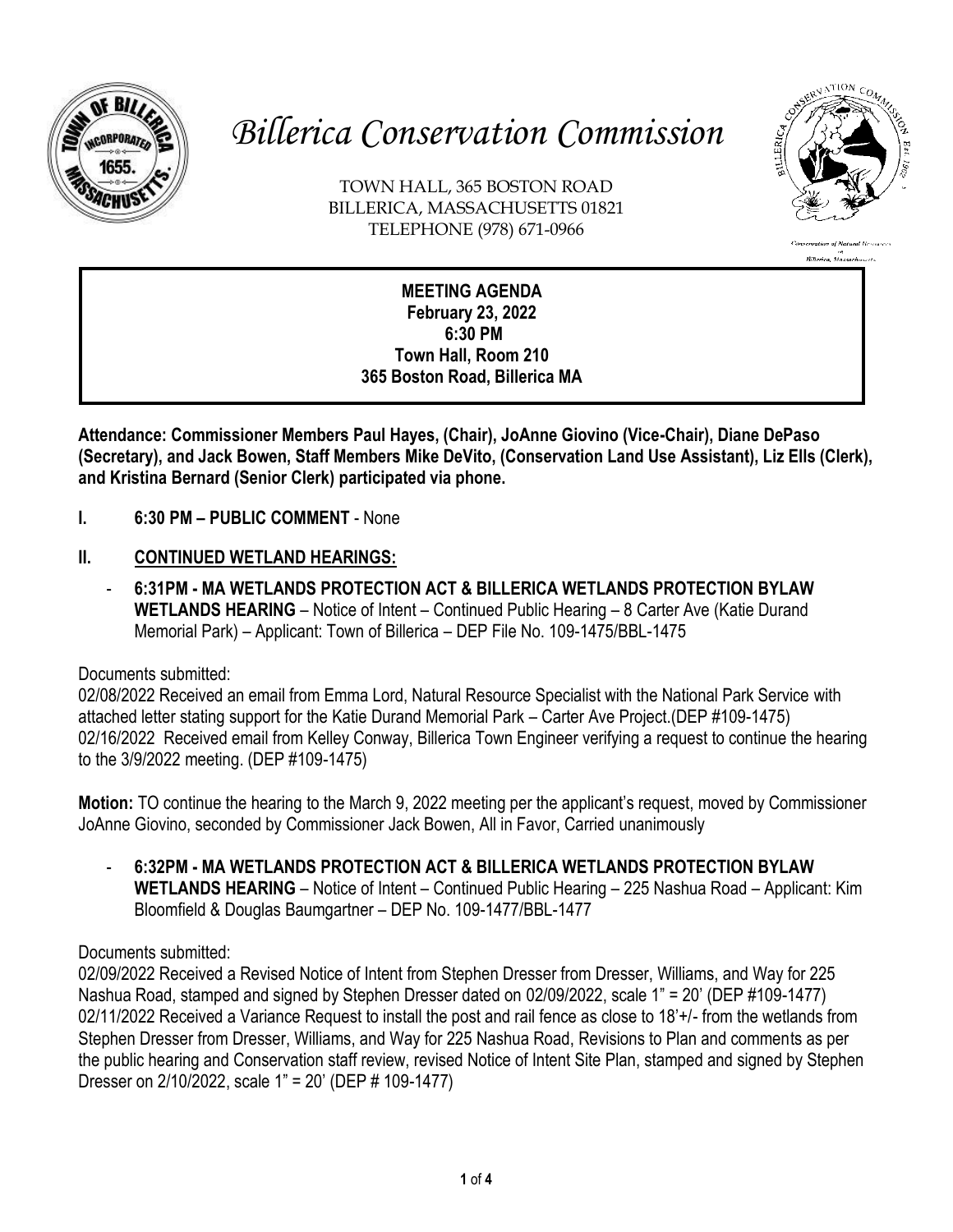Stephen Dresser from Dresser, Williams, and Way Inc., spoke via phone participation to represent his applicant, Kim Bloomfield. Steve presented the revised plan and mentioned that his applicants' surgery is next week, and she would like to move forward as quickly as possible with the installation of the therapy pool that will be needed as part of her recovery. He noted the plan edits requested by the Commission have been addressed, including a review of the proposed plantings ensuring they are suitable for the designated buffer zone restoration area, adding the 100-foot buffer zone boundary the Green Floodplain that was variable in elevation, the addition of a stair pad and pavers around the therapy pool. Additionally, the chain link fence was relocated and shifted as discussed during the previous public hearing to remove it from the wetland while still offering an enclosure and protection for the dogs on the property.

Regarding the existing chain link fence along the northern property line, the Commission noted it cannot provide permission to conduct work on direct abutting properties and that work to relocate the fence should be coordinated directly with the abutter. The Commission conditioned that any wetland and inner buffer zone temporarily disturbed as part of the fence work be raked to apply a wetland or conservation wildlife seed and a revised plan submitted addressing minor comments. Members of the Commission reminded the applicant to call Dig Safe/Town before digging for her own protection with the water lines.

**Motion:** TO grant a variance under Section 3.03.C.3.b 25-foot No Alteration Zone, moved by Commissioner JoAnne Giovino, seconded by Commissioner Diane DePaso, All in Favor, Carried Unanimously.

**Motion:** TO grant a variance under Section 3.0.3.C.2 Limit on Impervious Surface Area, moved by Commissioner JoAnne Giovino, seconded by Commissioner Jack Bowen, All in Favor, Carried Unanimously.

**Motion:** TO close the hearing and sign and issue an Order of Conditions after receipt of a revised plan addressing final comments; moved by Commissioner JoAnne Giovino, seconded by Commissioner Jack Bowen, All in Favor, Carried Unanimously.

- **6:42PM - MA WETLANDS PROTECTION ACT & BILLERICA WETLANDS PROTECTION BYLAW WETLANDS HEARING** – Notice of Intent – Continued Public Hearing – 29 Argonne Road – Applicant: Ann Marie Miles – DEP File No. 109-1478/BBL-1478

Documents submitted:

02/11/2022 Received a Variance Request for 29 Argonne Road to install a post and rail fence as close as 12+/- from the wetlands and provide restoration of inner buffer zone, Revisions to Plan and comments as per the public hearing and conservation staff review, revised Notice of Intent Site Plan, stamped and signed by Stephen Dresser on February 10, 2022, scale 1" = 20' (DEP # 109-1478)

Stephen Dresser from Dresser, Williams, and Way Inc., spoke via phone participation to represent the applicant, Ann Miles. He informed the Commission of his revised plans and how he added the sewer manhole, sewer easement, Flood Plain, dimensions to the buildings, and added a note to remove wire fence and variance request for the buffer zone restoration in the back yard. Steve also noted that the gravel driveway will be paved and made to pitched to a proposed stone trench to infiltrate stormwater runoff. Steve said the applicant would like to do less than the 25- foot No Alteration Zone so she can put a fence straight across the back. What is proposed on the plan is about 3,000 square feet, which is equal to about 21-feet on average to the wetlands.

The Commission spoke regarding the 25-foot No Alteration Zone variance request and that it is required. Members noted they understand the applicant's position. There was discussion about the importance of natural, vegetated buffer zones. There was a lengthy discussion between the project engineer, homeowner, and the Commission about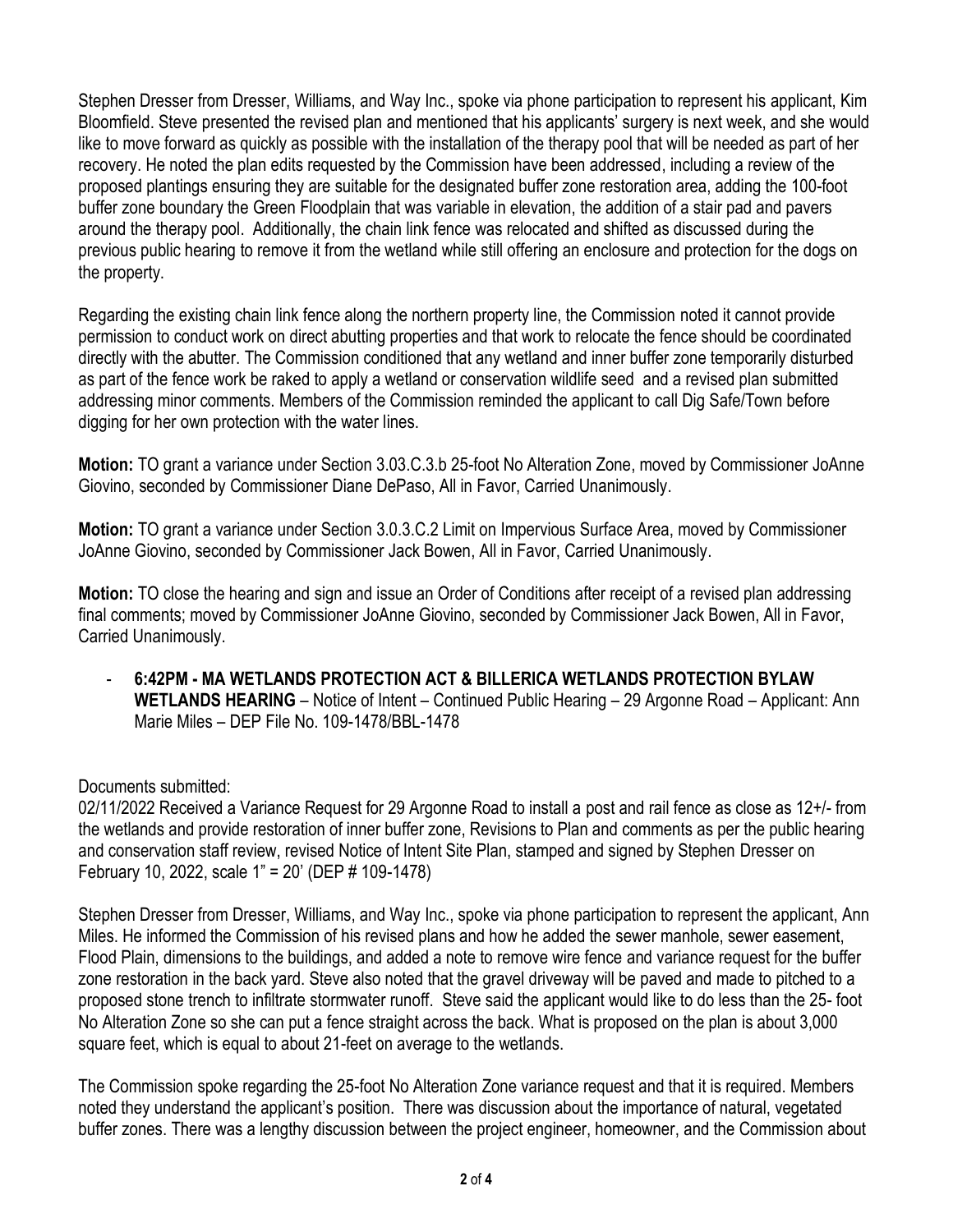moving the No Alteration Zone boundary to the Tennessee Gas easement to restore and provide a protected 25' buffer setback to the BVW. The property owner claimed a financial hardship and requested the use of the existing wire fence. She noted it could be relocated to the easement line and environmental placards added to serve as the visual barrier.

After much discussion, the Commission agreed that the applicant could use the existing wire fence as the visual barrier in her backyard provided it was in suitable condition and environmental placards placed on the fence. It was agreed the NAZ buffer setback shall be extended to the Tennessee Gas line Easement line, generally upgradient of WF 5A to WF8A. The Commission requested a revised plan to show the revised No Alteration Zone and the disbursement of restoration plantings in the NAZ. The Commission conditioned a conservation wildlife seed mix be raked throughout the No Alteration Zone to restore the area.

**Motion:** TO grant a variance under Section 3.03.C.3.b 25-foot No Alteration Zone, moved Commissioner JoAnne Giovino, seconded by Commissioner Jack Bowen, All in Favor, Carried Unanimously.

**Motion:** TO close the hearing, and sign and issue an Order of Condition after receipt of a revised plan addressing final comments; moved Commissioner JoAnne Giovino, seconded by Commissioner Jack Bowen, All in Favor, Carried Unanimously.

- **7:16PM - MA WETLANDS PROTECTION ACT & BILLERICA WETLANDS PROTECTION BYLAW WETLANDS HEARING** – Notice of Intent – Continued Public Hearing – 600 Technology Park Drive – Applicant: TPD 600 Equity Partners, LLC c/o KS Partners, LLC – DEP File No. 109-1473/BBL-1473

#### Documents submitted:

02/17/2022 Received and email from Jared Walsh, Sr. Design Engineer with Bohler to confirm that they are requesting a continuance to the March 9, 2022, meeting with 600 Technology Park Drive. (DEP# 109-1473)

**Motion:** TO continue the hearing to the March 3, 2022 meeting, per the applicant's request, moved by Commissioner JoAnne Giovino, seconded by Commissioner Jack Bowen, All in Favor, Carried Unanimously.

#### **III. PREVIOUSLY CONTINUED HEARINGS:**

- **MA WETLANDS PROTECTION ACT & BILLERICA WETLANDS PROTECTION BYLAW WETLANDS HEARING** – Notice of Intent – Continued Public Hearing – 92 Billerica Avenue – Applicant: Jon Metivier – DEP File No. 109-1467/BBL-1467 *(Continued to 3-9-2022)*
- **MA WETLANDS PROTECTION ACT & BILLERICA WETLANDS PROTECTION BYLAW WETLANDS HEARING** – Notice of Intent – Continued Public Hearing – 581 Boston Road – Applicant: Jeff O'Rourke – DEP File No. 109-1466/BBL-1466 *(Continued to 3-9-2022)*
- **MA WETLANDS PROTECTION ACT & BILLERICA WETLANDS PROTECTION BYLAW WETLANDS HEARING** – Notice of Intent – Continued Public Hearing – 0 Market Street – Applicant: Bryan Duby – DEP File No. 109-1436/BBL-1436 *(Continued to 4-13-2022)*

## **IV. 7:18PM - ADMINISTRATIVE MATTERS / DIRECTOR'S REPORT:**

## **Request for Certificate of Compliance**

- DEP File No. 109-1374/BBL1374 – 257 Boston Road (Herc Rentals)